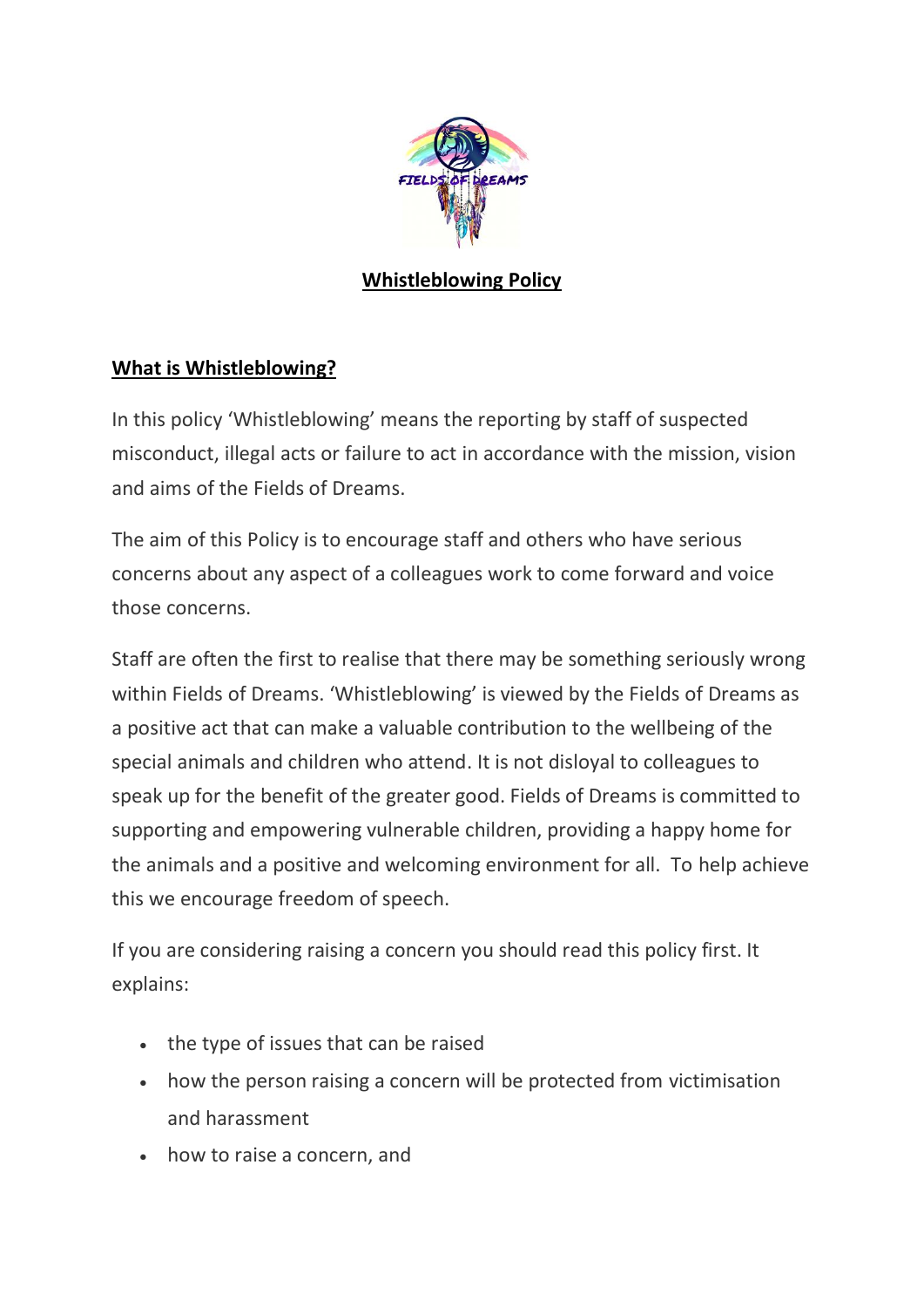• what the Senior Management at Fields of Dreams will do.

### **What is the aim of the policy and when does it apply?**

The Policy is designed to ensure that you can raise your concerns about wrongdoing or malpractice within Fields of Dreams without fear of victimisation or subsequent discrimination.

It is also intended to encourage and enable you to raise serious concerns **within** Fields of Dreams rather than ignoring a problem or 'blowing the whistle' outside.

This Policy aims to:

- encourage you to feel confident in raising serious concerns at the earliest opportunity and to question and act upon concerns about practice
- provide avenues for you to raise those concerns and receive feedback on any action taken
- ensure that you receive a response to your concerns and that you are aware of how to pursue them if you are not satisfied
- reassure you that you will be protected from possible reprisals or victimisation if you have made any disclosure in good faith.

This policy is intended to enable staff who become aware of wrongdoing in the Fields of Dreams that is affecting another person, animal or service, to report their concerns at the earliest opportunity so that they can be properly investigated.

If a student, parent, carer, school, organisation or visitor has a concern about the provision it should be raised as a complaint to the Fields of Dreams.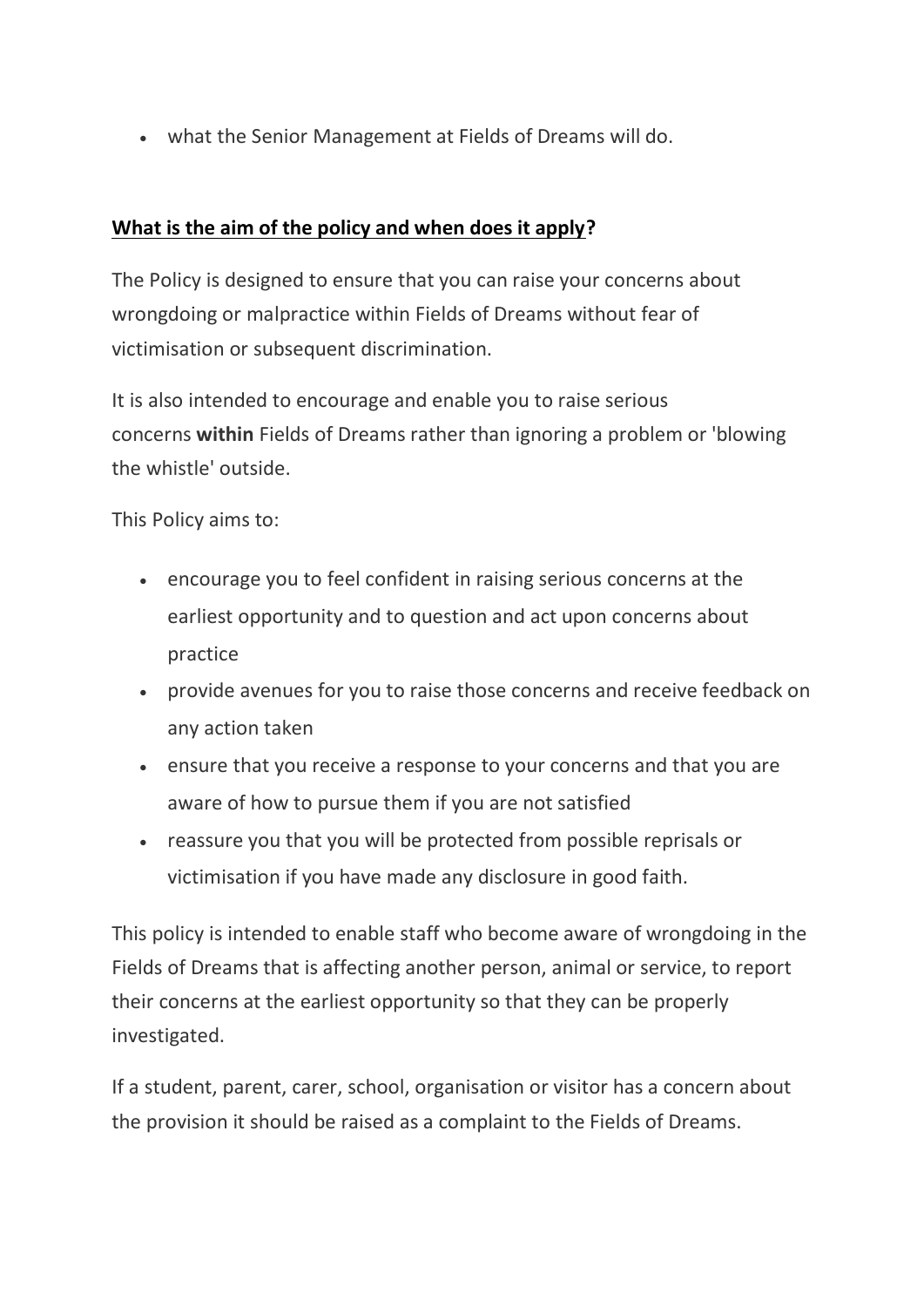# **What should be reported?**

Any serious concerns that you have about service provision or the conduct of staff & representatives of Fields of Dreams that

- make you feel uncomfortable in terms of the vision, mission statements and ethos of Fields of Dreams;
- are not in accordance with Fields of Dreams policies;
- demonstrate improper or inappropriate behaviour.

These might relate to:

- conduct which is an offence or a breach of the law (a criminal offence has been committed or failing to comply with any other legal obligation)
- disclosures related to miscarriages of justice
- racial, sexual, disability or other discrimination
- health and safety of the public, children, animals and/or other staff
- damage to the environment
- unauthorised use of Fields of Dreams funds or other assets
- neglect or abuse (as determined in the Safeguarding Policy) of students and/or animals
- bullying or affecting others right to a positive working environment
- other unethical conduct.

This list is not exhaustive.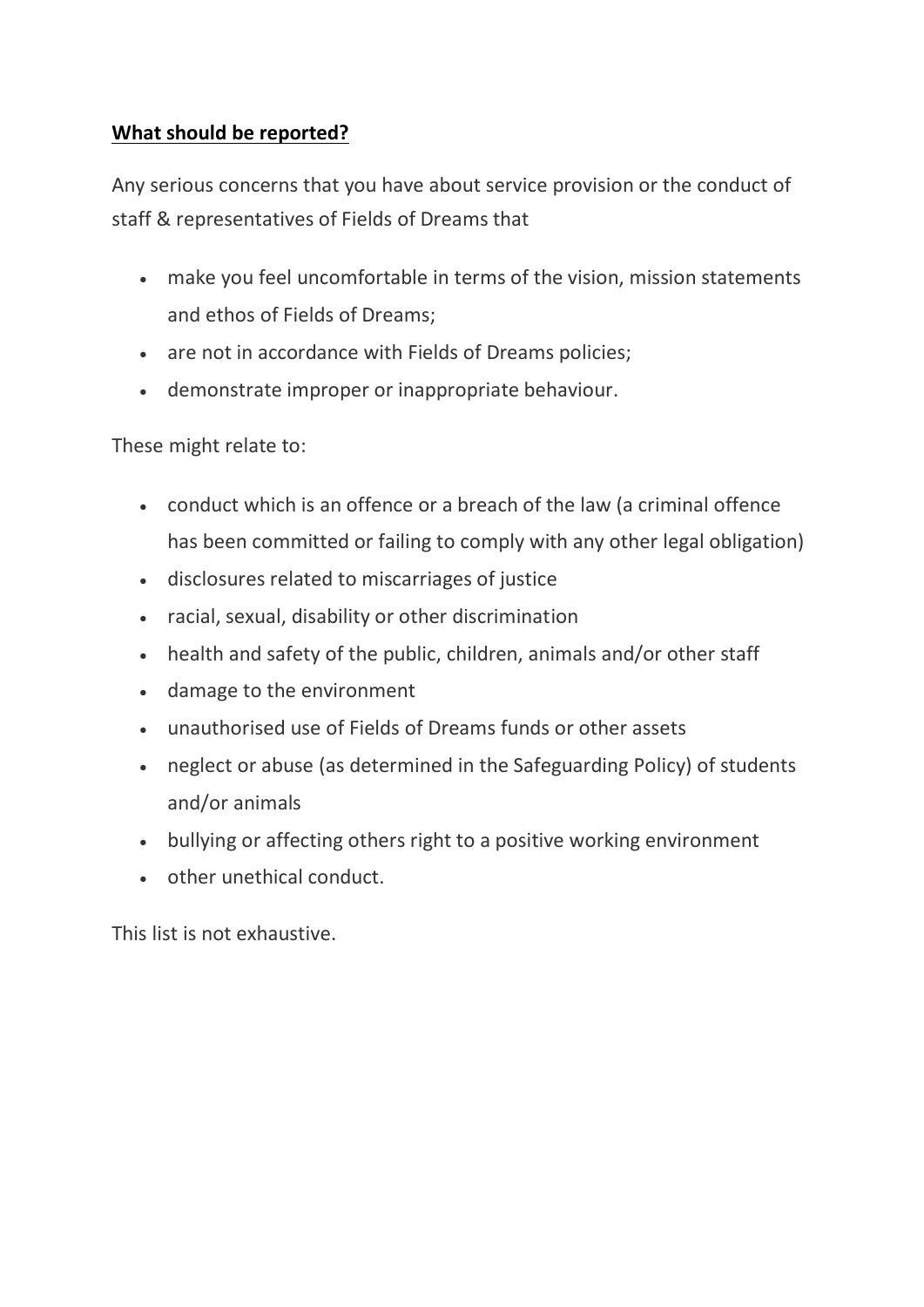### **Protecting the Whistleblower**

#### **Your legal rights**

This policy has been written to take account of the Public Interest Disclosure Act 1998 which protects workers making disclosures about certain matters of concern, when those disclosures are made in accordance with the Act's provisions and in the public interest.

The Act makes it unlawful for Fields of Dreams to dismiss anyone or allow them to be victimised on the basis that they have made an appropriate lawful disclosure in accordance with the Act.

# **Harassment or Victimisation**

Fields of Dreams is committed to good practice and high standards and to being supportive of you as a valued member of the collective.

Fields of Dreams recognises that the decision to report a concern can be a difficult one to make. If you honestly and reasonably believe what you are saying is true, you should have nothing to fear because you will be doing your duty to support the aims of Fields of Dreams, promoting a positive environment for all including those for whom you are providing a service.

Fields of Dreams will not tolerate any harassment or victimisation of a whistleblower (including informal pressures) and will take appropriate action to protect you when you raise a concern in good faith and will treat this as a serious disciplinary offence which will be dealt with under the disciplinary rules and procedures as stipulated in the Safeguarding Policy.

# **Support to you**

Throughout this process:

• you will be given full support from senior management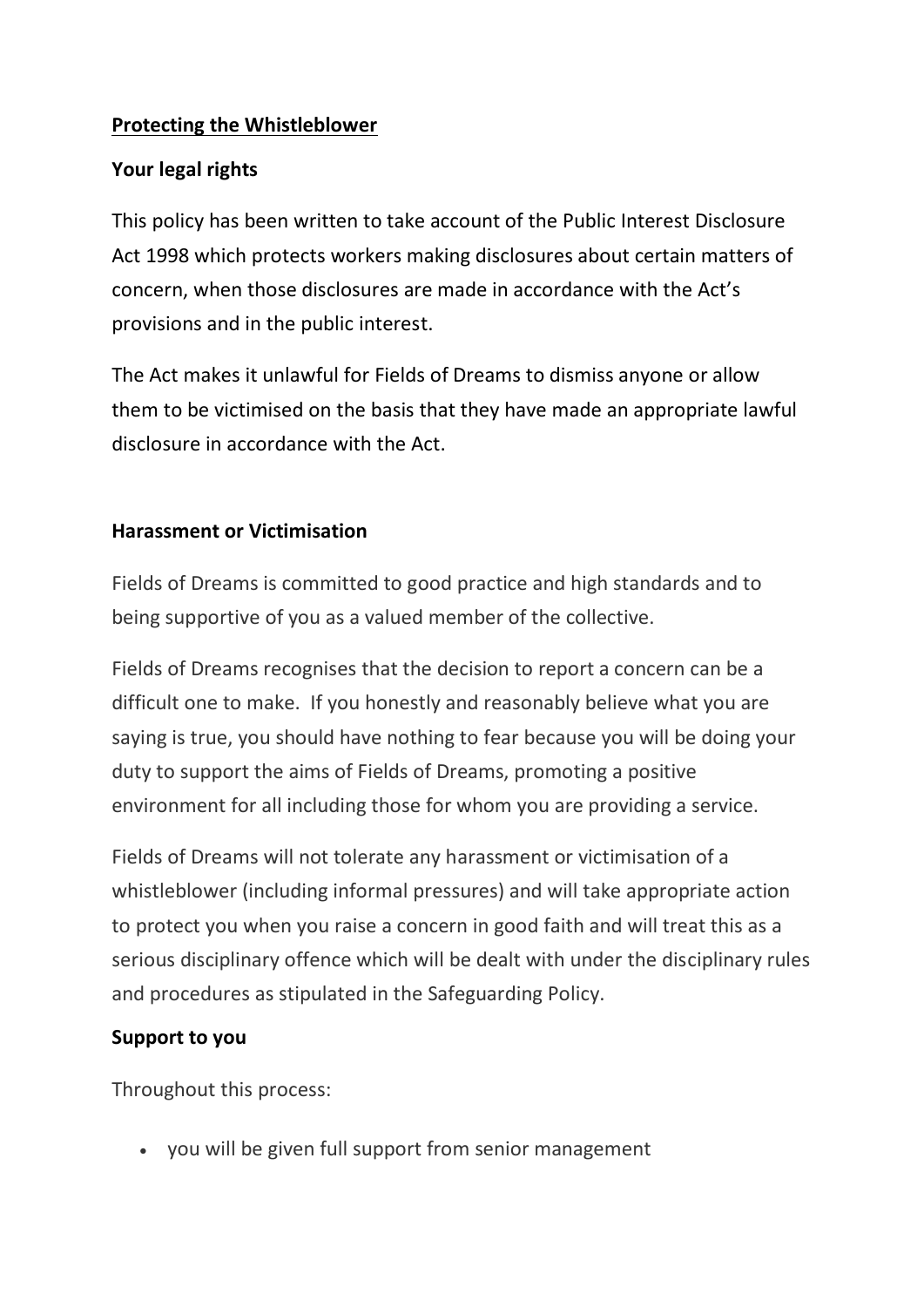- your concerns will be taken seriously, and
- Fields of Dreams will do all it can to help you throughout the investigation

### **Confidentiality**

All concerns will be treated in confidence and every effort will be made not to reveal your identity if that is your wish. If disciplinary or other proceedings follow the investigation, it may not be possible to take action without your help, so you may be asked to come forward as a witness. If you agree to this, you will be offered advice and support.

#### **Anonymous Allegations**

This policy encourages you to put your name to your allegation whenever possible. If you do not tell us who you are it will be much more difficult for us to protect your position or to give you feedback. This policy is not ideally suited to concerns raised anonymously.

Concerns expressed anonymously are much less powerful, but they may be considered at the discretion Fields of Dreams senior management. In exercising this discretion, the factors to be considered would include:

- the seriousness of the issue raised
- the credibility of the concern, and
- the likelihood of confirming the allegation from other sources

# **Untrue Allegations**

If you make an allegation in good faith and believe it to be true, but it is not confirmed by the investigation, Fields of Dreams will recognise your concern and you have nothing to fear. If, however, you make an allegation frivolously, maliciously or for personal gain, appropriate action that could include disciplinary action, may be taken.

#### **Raising a Concern**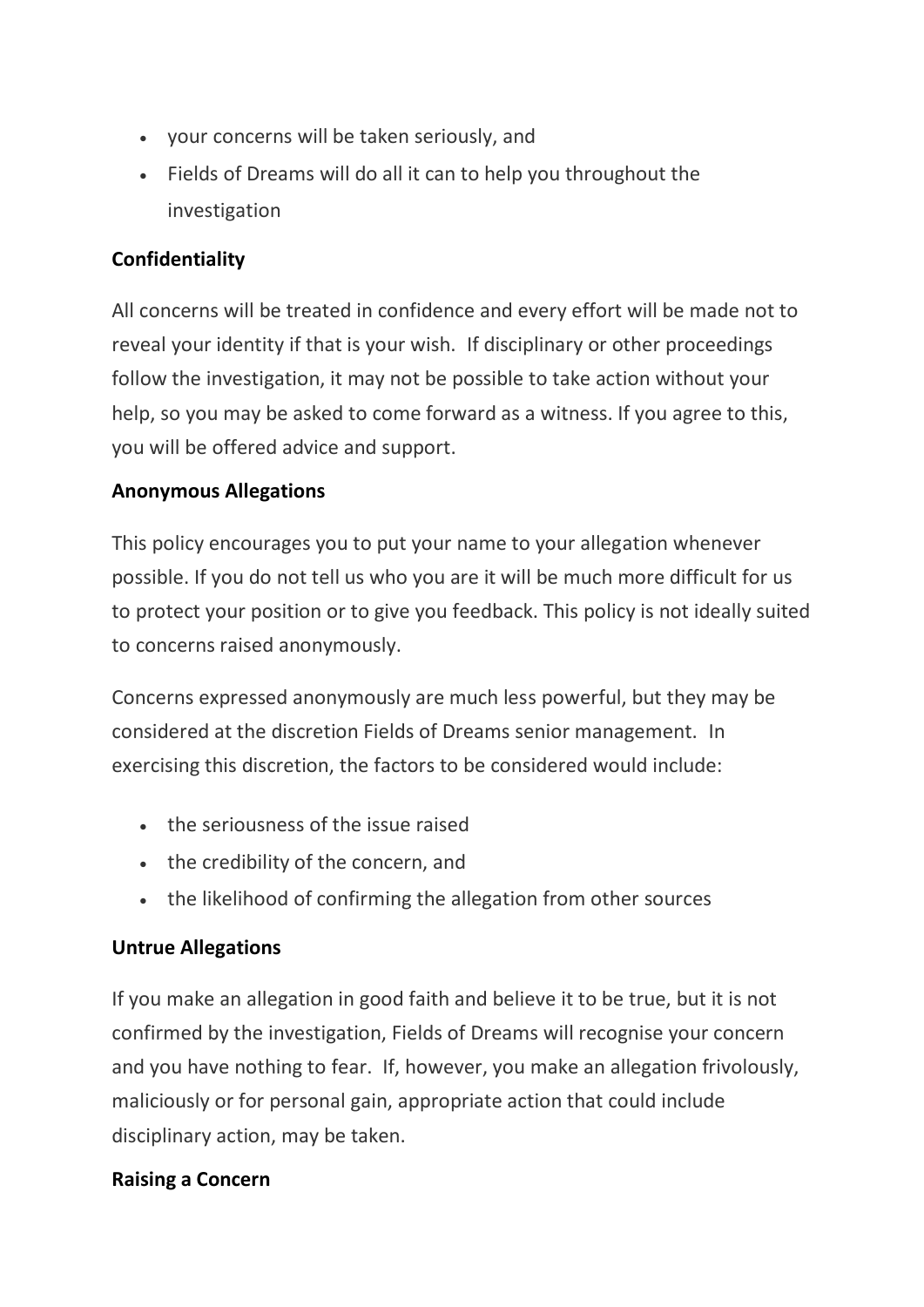#### **Who should you raise your concern with?**

This will depend on the seriousness and sensitivity of the issues involved and who is suspected of the wrongdoing. You can raise your concerns with any member of the Senior Leadership Team as below:

Emi-Lu Daley – Director & Founder [emi@fieldsofdreamsfarm.org](mailto:emi@fieldsofdreamsfarm.org)

Kerry Fisher - Education, Training & Creative Director [kerry@fieldsofdreamsfarm.org](mailto:kerry@fieldsofdreamsfarm.org)

Office Manager [office@fieldsofdreamsfarm.org](mailto:office@fieldsofdreamsfarm.org)

#### **How to raise a concern**

You may raise your concern by telephone, in person or in writing. The earlier you express your concern, the easier it is to take action. Whichever way you decide to disclose the information you will be requested to provide a detailed, written statement. You will need to provide the following information:

- the nature of your concern and why you believe it to be true
- the background and history of the concern (giving relevant dates)

Although you are not expected to prove beyond doubt the truth of your suspicion, you will need to demonstrate to the person contacted that you have a genuine concern relating to suspected wrongdoing or malpractice within Fields of Dreams and that there are reasonable grounds for your concern.

You may wish to consider discussing your concern with a colleague first and you may find it easier to raise the matter if there are two (or more) of you who have had the same experience or concerns.

You may invite your trade union, professional association representative or a friend to be present for support during any meetings or interviews in connection with the concerns you have raised.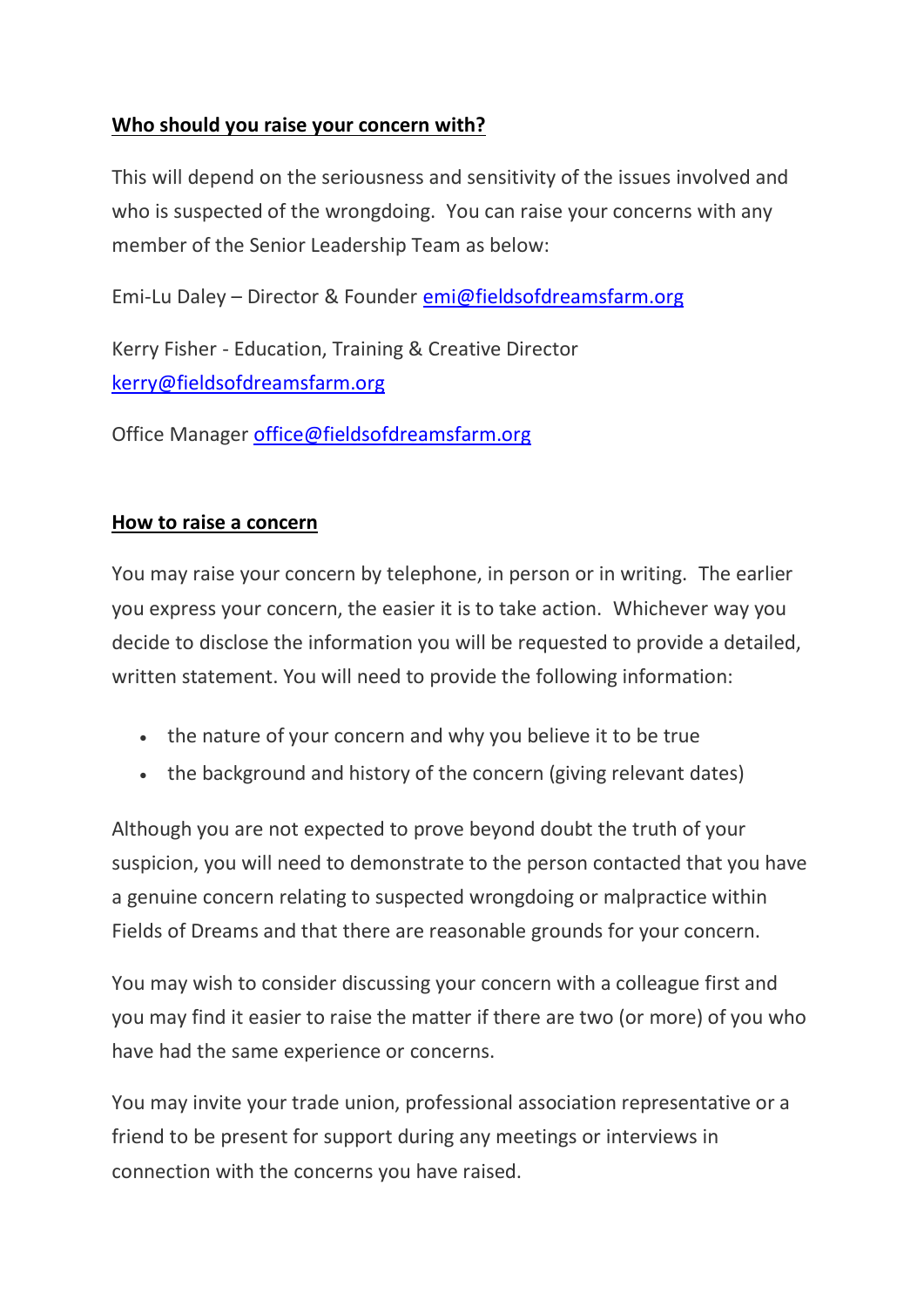# **What Fields of Dreams will do**

Fields of Dreams will respond to your concerns as quickly as possible. Do not forget that testing your concerns is not the same as either accepting or rejecting them.

The overriding principle will be the public interest. To be fair to all employees, including those who may be wrongly or mistakenly accused, initial enquiries will be made to decide whether an investigation is appropriate and, if so, what form it should take.

The investigation may need to be carried out under terms of strict confidentiality, i.e. by not informing the subject of the complaint until (or if) it becomes necessary to do so. In certain cases, however, such as allegations of ill treatment of others, suspension from work may have to be considered immediately. Protection of others, particularly students and including animals, is paramount in all cases.

Where appropriate, the matters raised may:

- be investigated by management
- be referred to the police
- be referred and put through established child protection/abuse procedures as per the Safeguarding Policy
- form the subject of an independent inquiry

Within ten working days of a concern being raised, the person investigating your concern will write to you:

- acknowledging that the concern has been received
- indicating how Fields of Dreams proposes to deal with the matter
- supplying you with information on staff support mechanisms
- telling you whether further investigations will take place and if not, why not.